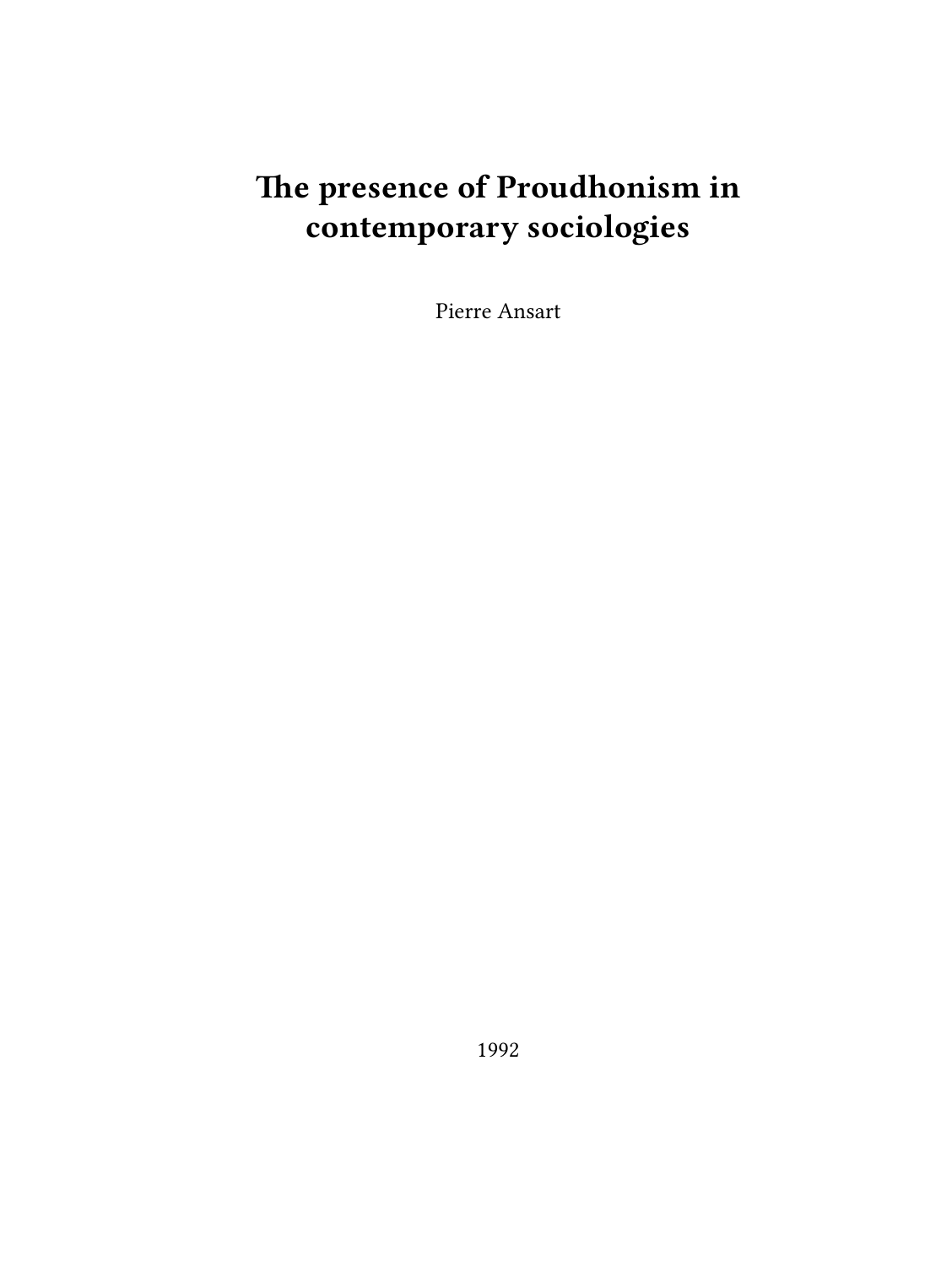## **Contents**

| The sociology of organisations $\ldots \ldots \ldots \ldots \ldots \ldots \ldots \ldots \ldots \ldots$ |  |
|--------------------------------------------------------------------------------------------------------|--|
|                                                                                                        |  |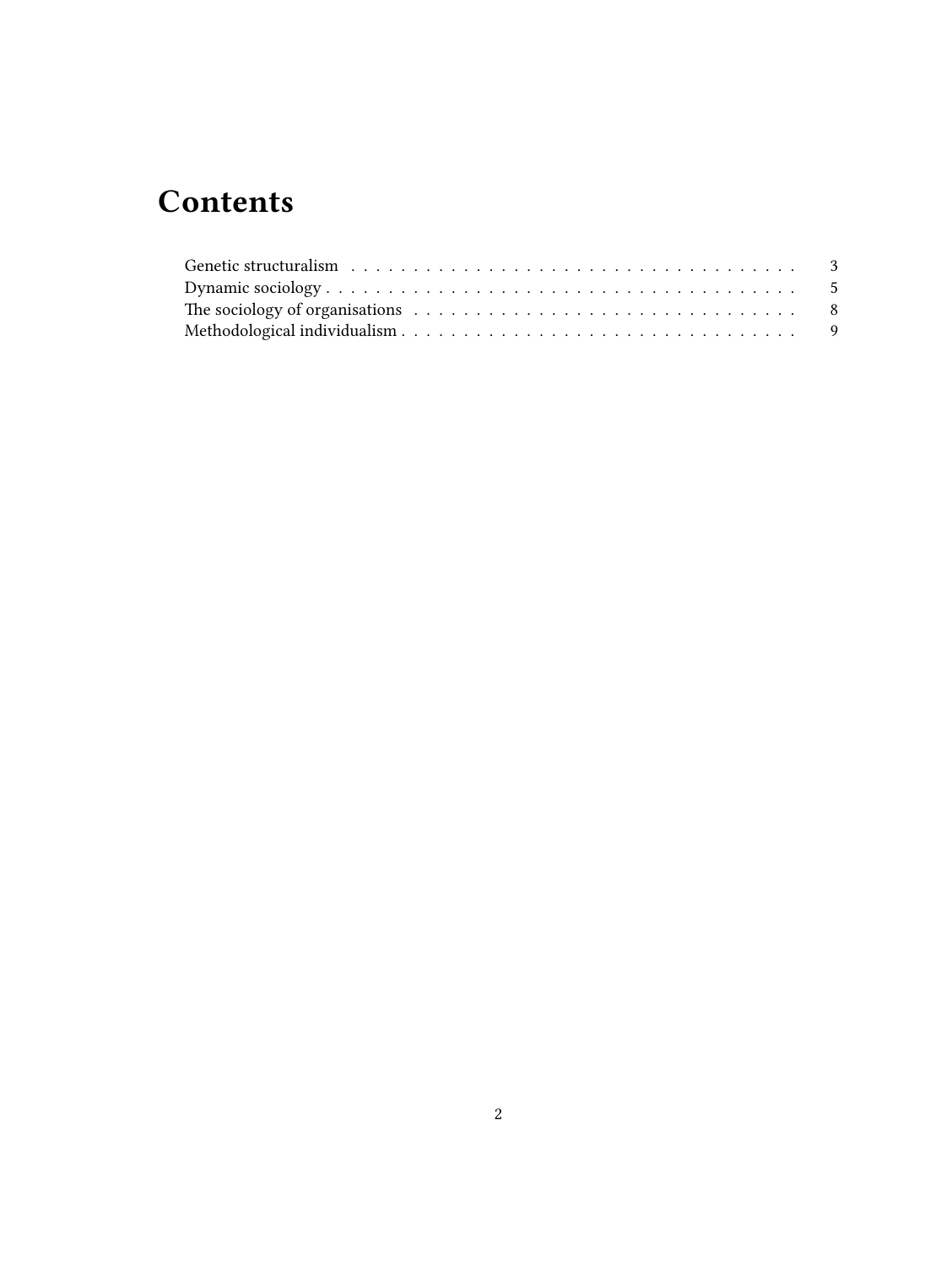It would certainly be misleading to imagine the continuation of a direct 'influence' of Proudhon's work in today's social sciences. Such a contested theoretical system, rejected by academia, could not constitute a faithfully conveyed legacy some 130 years later.

On the contrary, social sciences, and especially sociology, have been reshaped by transformations that were also apparent rejections of the Proudhonian problematic. The transformation initiated by Durkheim, who was so important for the history of sociology throughout the first half of the 20th century, took place against social philosophies and their excessive ambitions. By implication, Durkheim's severe criticisms of Auguste Comte and Herbert Spencer also reached the philosophies of history and the social philosophies of which Proudhon could be suspected. Furthermore, the transformation in research methods which occurred at the end of the 20th century, calling for restricted, fragmented research, discouraged intellectual bravery which was henceforth rejected in the field of political ideas. Finally, the wide spread of Marxism exerted strong pressure to fight against Proudhon's theories.

Similarly, contemporary French sociologists have hardly been inclined to count Proudhon among their leading thinkers, despite the efforts of Célestin Bouglé and then Georges Gurvitch. Among the authors of the 19th and early 20th centuries, it was mainly the works of Marx, Weber, and Durkheim that fulfilled this role. Proudhon, like Tocqueville and Le Play, was largely absent in sociologists' education, but for diametrically opposite reasons.

In contemporary sociologies, there is a peculiar paradox. While there are few explicit references to Proudhon's work, it is striking to see the appearance of themes, questions, and answers that bear the hallmarks of a resurgence of themes and questions expressed in Proudhon's writings. But these revivals are in no way identical among today's various sociologies, as if the theories of the anarchist from Besançon were still implicitly being debated, approved and rejected.

Two questions therefore arise that we would like to deal with in turn. First, which sociologies revive questions or topics addressed by Proudhon or his theories? This question will lead us to examine four contemporary paradigms: genetic structuralism, dynamic sociology, the strategic approach, and methodological individualism.<sup>1</sup> We will then outline to what extent these different paradigms are opposed in the accounts that we can reconstruct with Proudhon's work.

The answer to the second question will be much more difficult. To the extent that we will have highlighted the presence of Proudhonian themes in some contemporary work in sociology, how can we explain these continuations or 'returns'? How can we explain the presence of the forgotten? On this matter, we can probably only suggest hypotheses.

#### <span id="page-2-0"></span>**Genetic structuralism**

Without seeking to make an exhaustive list of points of reconciliation and separation between Pierre Bourdieu's works and Proudhon's writings, it must be emphasised that Bourdieu's analyses lead him, like Proudhon, to highlight the division of society into social classes. This point distinguishes them from the other three schools that we will discuss. Bourdieu's work combines investigations into cultural practices,<sup>2</sup> inequalities in the educational system,<sup>3</sup> and distinction

 $1$ <sup>We</sup> have proposed this necessarily simplifying classification in a work devoted to French sociologies in the years 1980–1990: Pierre Ansart, *Les sociologies contemporaines* [Contemporary Sociologies], Paris, Editions du Seuil, 1990.

<sup>2</sup> Pierre Bourdieu et A. Darbel, *L'amour de l'art* [Love of Art], Paris, Editions de Minuit, 1966.

<sup>3</sup> Pierre Bourdieu et J.-C. Passeron, *La reproduction* [Reproduction], Paris, Ed. de Minuit, 1970.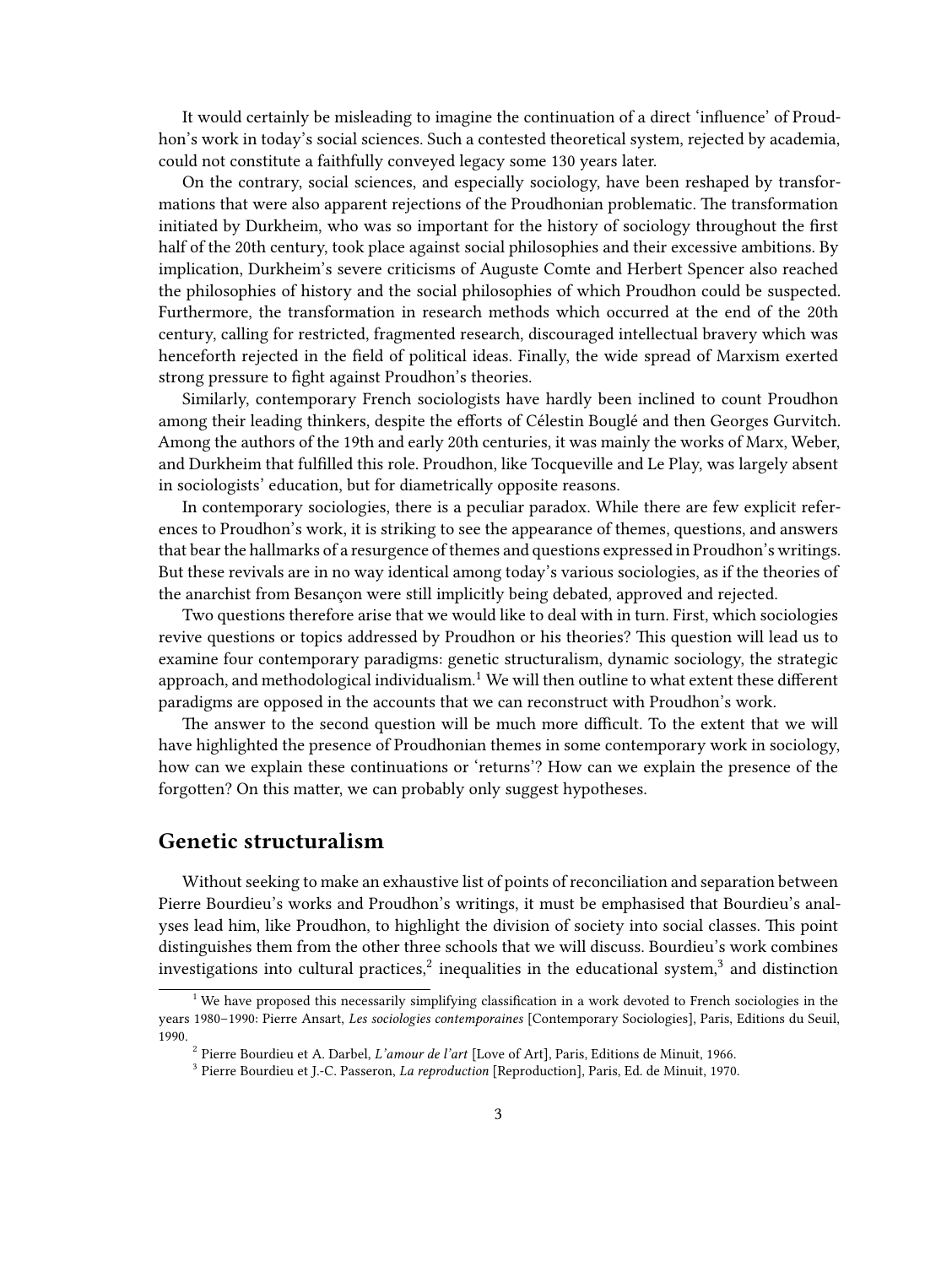strategies ${}^4$  to explore, in all their consequences, the effects that this class division of society and individuals' membership of one of these classes have on behaviour and representation.

Moreover, regardless of the distance between the authors' conceptions of class, it must be emphasised that Proudhon's ternary scheme, which distinguishes the bourgeois class, the middle class and the working classes,<sup>5</sup> is reproduced at the end of Pierre Bourdieu's investigations, which led him to distinguish the grande bourgeoisie, the petite bourgeoisie and the popular classes. $6$ 

This reconciliation, despite the differences and divergences, has serious consequences, and places Proudhon and P. Bourdieu in a certain sociological tradition whose originality is underlined by the lively debates surrounding it today. This tradition, which may be called 'class-based' in the sense that it stresses the existence of classes as social realities, assumes that a certain knowledge of the social totality is accessible and that a 'science' can be established based on this reality. This fundamental intuition is found across the work of Proudhon, who does not doubt that this knowledge may be accessed, and that of P. Bourdieu, who adopts this premise. And this totality can be known through its main divisions, through the 'war' which puts proprietors and non-proprietors in conflict<sup>7</sup> and through the struggles for distinction among the various social classes.<sup>8</sup> Broadly, it can be said that the sociology of Pierre Bourdieu and his collaborators is part of the great class-based tradition inaugurated by Saint-Simon, Proudhon and Marx, understanding society as a system of antagonistic classes and as a totality that can be known through this interpretative framework.

In this broad tradition, P. Bourdieu's works diverge considerably from Marxian economism in that they focus little on the economic characteristics of the different classes and instead concentrate on the culture specific to each class, on representations and symbolic behaviours, attaching greatest importance to relations of meaning and symbolic domination.

P. Bourdieu thus revives a way of thinking similar to that of Proudhon with regard to the very conception of social classes. Indeed, while maintaining an economistic definition of classes in terms of conflict between proprietors and non-proprietors, Proudhon added that each class recreates its own culture, customs, values and ideologies.<sup>9</sup> The concept of *habitus*, proposed by P. Bourdieu to designate models of perception and practice that are transferred to the subject, internalised, and become sources of reproduction for agents of different classes, is of course not a Proudhonian term, but it correlates well with Proudhon's indications on the transmission and reproduction of class cultures. And just as Proudhon stresses collective illusions and the importance of religions, for example, in behaviours and the recreation of the social hierarchy, P. Bourdieu's analyses firmly support this critical analysis of symbolic domination, considered to be a major element in social inequalities and their reproduction.

<sup>4</sup> P. Bourdieu, *La distinction, critique sociale du jugement* [Distinction: A Social Critique of the Judgement of Taste], Paris, Ed. de Minuit, 1979.

<sup>5</sup> This ternary scheme is constantly adopted from the First Memoir (1840) to *The Political Capacity of the Working Classes* (1865).

<sup>6</sup> *Cf*., for example, P. Bourdieu, Boltanski, Castel, Chamboredon, *Un art moyen* [A Middle-brow Art], Paris, Ed. de Minuit, 1965.

<sup>7</sup> Pierre-Joseph Proudhon, *Système des contradictions économiques* [System of Economic Contradictions] (1846), Paris, Marcel Rivière, 1923.

<sup>8</sup> P. Bourdieu, *La distinction*, op. cit.

<sup>9</sup> *Cf*., for example, in *De la Justice dans la Révolution et dans l'Eglise* [Justice in the Revolution and in the Church] (1856), 6th Study, 'Le Travail' [Work].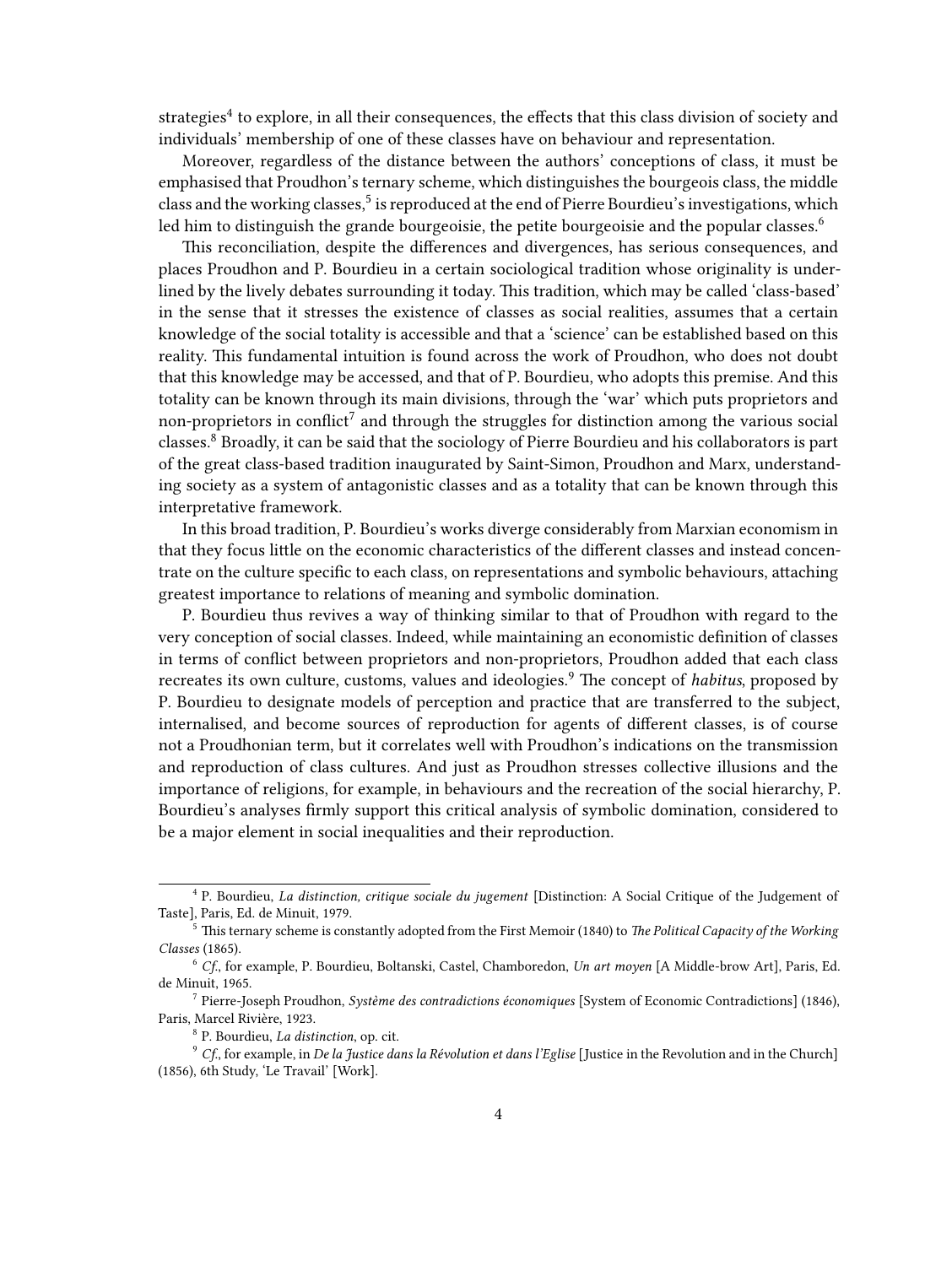A debate was thus opened based on comparable premises and would lead to a fierce conflict on the points of disagreement. Indeed, the question that runs through all of Proudhon's work is undoubtedly that of the political action of the working classes, a question answered in *The Political Capacity of the Working Classes*, where the conditions that will allow the dominated classes to emancipate themselves from capitalist domination are clearly analysed.<sup>10</sup> On this decisive point, which affects not only the whole concept of classes but also the whole interpretation of social action, we can say that based on his various works and investigations, P. Bourdieu's response is at odds with Proudhon's analyses and expectations. To Proudhon's dynamic but 'workerist' vision, which credits the 'working' classes with strong revolutionary potential, P. Bourdieu responds with an analysis of the 'popular' classes that emphasises their cultural dispossession and the absence of symbolic means of action against their exploitation. It is as if those working classes with revolutionary potential had disappeared from historical reality, leaving behind only the deculturated masses whose presence Proudhon had indicated, not without concern.

The conflict in this analysis is confirmed by two conflicting responses to the problem of determinism. Against the relatively optimistic response of Proudhon who, not without hesitation, expands the margins of freedom and indeterminism of human behaviour, P. Bourdieu puts forward a sceptical response stressing power relations, the influence of dispossession and the power of mechanisms of reproduction.

It is therefore not surprising that P. Bourdieu cites Proudhon's writings quite often. These citations suggest the existence of a common problematic on classes, relations of domination and relations of meaning, but they always result in polemic condemnations, evoking Marx's insults and rejecting Proudhon's petit-bourgeois hesitations.<sup>11</sup>

#### <span id="page-4-0"></span>**Dynamic sociology**

The second great current in sociology today, dynamic sociology, leads to completely different conclusions and a significant re-evaluation of Proudhon's work. By the term 'dynamic sociology' proposed by Georges Balandier, we mean a large body of work whose research centres on the study of change, mutations, social movements and the future of societies. The works of Georges Balandier, Alain Touraine, Cornelius Castoriadis and Jean Duvignaud, for example, are part of this broad movement. $12$ 

This research no longer questions reproductions and determinisms, but the nature and extent of social transformations, not only at the economic or political levels, but at all levels and in all dimensions of the social, thus reviving Proudhon's broad questioning. And contrary to the evolutionist outlook exemplified by Auguste Comte or Herbert Spencer, these current sociologies are not based on a theory of progress or philosophy of history. As with Proudhon, while change is obvious and the subject of his thought, it is not reduced to an imagery of progress or a historicism. It is a matter of questioning changes and their meaning by rejecting eschatological

<sup>10</sup> P.-J. Proudhon, *La capacité politique des classes ouvrières*, Part II, ch. I.

<sup>11</sup> P. Bourdieu, *La distinction*, op. cit., p. 50–52, 424.

<sup>12</sup> The list of names we suggest here is far from exhaustive. *Cf*., P. Ansart, *Les sociologies contemporaines*, op. cit., ch. II, VI, and X.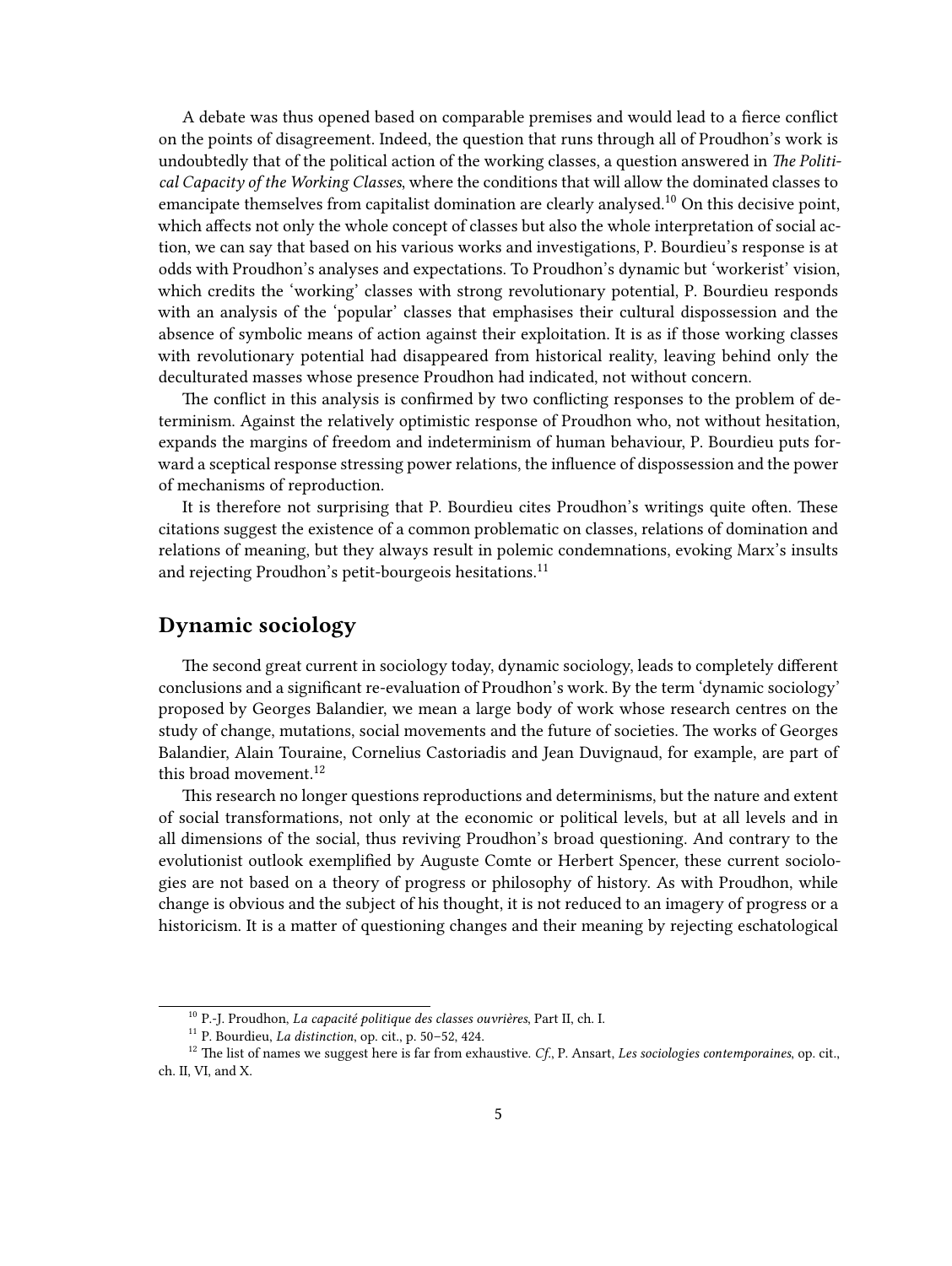illusions, without denying the possibility of decline.<sup>13</sup> The future remains open to progressions and regressions.<sup>14</sup>

Contrary to Hegelian or Marxian philosophies, it is possible that these changes, however deep, may reveal anthropological continuities and permanencies, and therefore that Proudhon's apparent eclecticism in seeking to identify both the permanent and the transformations is the most reasonable way to rigorously consider and assess the changes.

The anthropological approach, identifying permanencies to better think about change, finds it full relevance in this perspective. Georges Balandier, by sketching a political anthropology and analysing the tensions that, in his view, cut across all possible societies, arguably reproduces a Proudhonian outlook that is neither fascinated by the repetitions nor trapped in an illusion of progress, but careful to grasp both the permanent and the changing, the anthropological and the historical.<sup>15</sup>

In this conception of change, 'social order' is no longer a fetishised term and an image of perfection. The Proudhonian meaning of disorder finds unique relevance after so many illusions of order, drawn either from conservative schools or from so-called revolutionary schools. For these sociologists of change, as for Proudhon, disorder is not necessarily nor exclusively destructive; rather, disorder should be acknowledged and the possible transformations of disorder into order should be examined.<sup>16</sup> From this perspective, disorder is not a negative value, and the question arises as to how the transitions between order and disorder occur.

Moreover, the notion of order, like that of structure, is subject to critical evaluation in these sociologies. Here, it is doubted whether stabilities, structures and order are the living dimensions of the social, and it is readily suspected that the fetishism of order recreates naively conservative illusions. It is suggested that there is more to collective life than order and that, on the contrary, making the most of collective life implies pluralism, diversity, and individual and collective initiatives, and that true social life arises from this multiplicity of actions.

An essential distrust thus brings these dynamic sociologies closer to the Proudhonian outlook: the distrust of hierarchies and state structures. Of course, to call dynamic sociologies anarchist would be an exaggeration, but they reiterate Proudhonism's fundamental distrust of any social ossification and, characteristically, of hierarchies. Like Proudhon, these sociologists tend to suspect all hierarchies of being the temporary result of relations of force and of carrying a risk of destructive immobility. In particular, this distrust is of state structures, readily considered as the symbol of ossification and repression.<sup>17</sup>

A fundamental question arises for these sociologies of change as to how to explain these changes and based on what fundamental questions. Again, these sociologies adopt Proudhonian criticisms of simple answers, particularly economisms, idealisms and statisms. Indeed, Proudhon, while repeatedly proclaiming the importance of economic transformations, is resolutely sceptical of reductive theories that make economic structures and their evolution the only laws of history.

<sup>13</sup> P.-J. Proudhon, *De la Justice dans la Révolution et dans l'Eglise*, Paris, Fayard, 1988, 9th Study, 'Progrès et décadence' [Progress and Decline].

<sup>14</sup> Here we exclude *De la création de l'ordre* [The Creation of Order] (1842), in which Proudhon temporarily remains under the influence of Auguste Comte.

<sup>15</sup> Georges Balandier, *Anthropologie politique* [Political Anthropology], Paris, PUF, 1967.

<sup>16</sup> G. Balandier, *Le désordre; éloge du mouvement* [Disorder: In Praise of Movement], Paris, Fayard, 1988.

<sup>17</sup> Cornélius Castoriadis, *L'institution imaginaire de la société* [The Imaginary Institution of Society], Paris, Ed. du Seuil, 1975.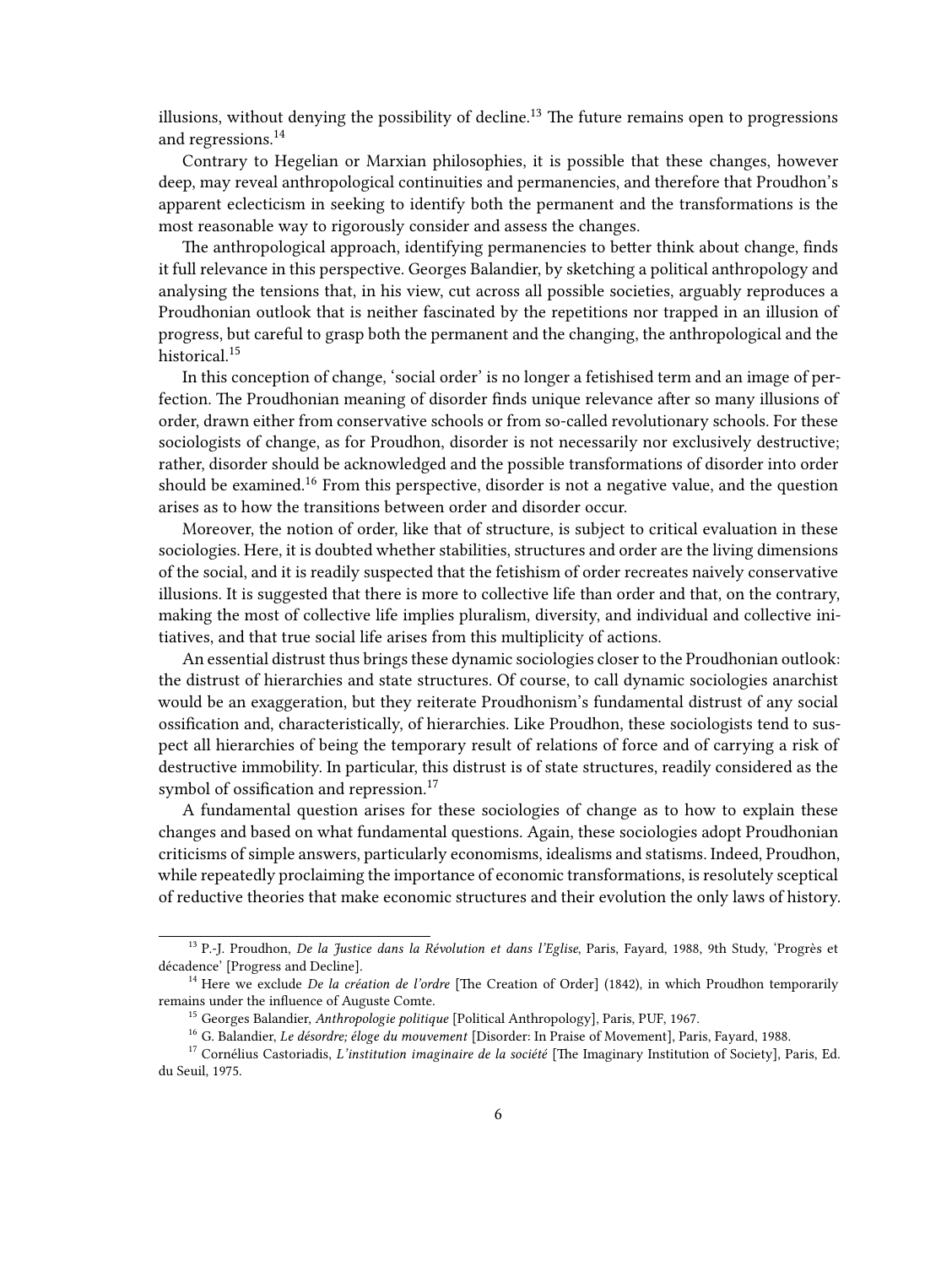Likewise, he does not adhere to Comte's theories on the exclusive role of 'ideas' and philosophies. And, of course, his whole anarchist critique condemns the illusion that only political or state forces, and especially that great men, are the only agents of history.

Like Proudhon, sociologies of change have no single answer to this explanatory problem and, following the example of the author of *The System of Economic Contradictions*, <sup>18</sup> tend to distrust dogmatic answers on this matter. Attentive to the complexity of transformations, they offer multiple approaches and responses, and in these nuances they reproduce the various responses that Proudhon put forward, which may have seemed confused to his contemporaries. The concepts of contradictions, systems of dialectical contradictions, antagonisms, oppositions, resistances and so on, which may have seemed unnecessarily complicated to readers eager for simple answers, are constantly adopted in the vocabulary of sociologies attentive to the inexhaustible complexity of the real.

For these sociologists, as for Proudhon, the concept of conflict is a major concept to be analysed. Economic conflict in the relations between capital and labour is widely addressed and emphasised. But this antagonism is in no way considered exclusive. As Proudhon had frequently stressed, the exercise of power and domination is no less a generator of conflict and resistance. Firmly avoiding economism, these dynamic sociologies are attentive to the plurality of contradictions, antagonisms and resistances, whether economic, social, cultural or symbolic. Conflicts over ideas and values are not mere epiphenomena whose true sources are to be uncovered by economic analysis, but as historical elements, in the same way that symbolic systems are a dimension of social practices. These sociologies rediscover the Proudhonian intuition that turns speech into action, and action into meaning: as Proudhon wrote in 1849, 'To act is always to think; to speak is to do'.<sup>19</sup>

Sociologies of action<sup>20</sup> are probably those that pursue the Proudhonian project the most closely. Indeed, they are attentive to conflicts and contradictions and, moreover, put social practices and the conditions under which they emerge at the forefront of their thinking. When Alain Touraine wonders about the conditions under which a group, a social category, can achieve action and manifest as a 'social movement',<sup>21</sup> he closely reproduces Proudhon's analyses in 1865. In *The Political Capacity of the Working Classes*, Proudhon asked the same question: how a real, objective class could acquire 'political capacity' and thus undertake collective action. He thus ushered in a problematic that has become central to modern sociologies: the question of how to establish and assert collective action. And his response, which theorises the transition from the economic to the political via the awareness of identity, broadly provides an answer that is central to much contemporary research.

It is therefore not surprising that Proudhon's work is read positively in this school of thought, even if the details of his writings are not subject to dedicated research by these sociologies, which are more concerned with analysing contemporary phenomena than commemorating the past. G. Balandier, G. Gurvitch, Alain Touraine, Edgar Morin and Claude Rivière all explicitly emphasised this lineage. Moreover, an interpretation of Proudhon's work was proposed which hints at an explanation of this theoretical lineage. Alain Tourraine suggests that since the 19th century,

<sup>18</sup> Proudhon, *Système des contradictions économiques* (1846).

<sup>19</sup> Proudhon, *Confessions d'un révolutionnaire* [Confessions of a Revolutionary] (1849), Paris, Marcel Rivière, p. 193.

<sup>20</sup> Alain Touraine, *Sociologie de l'action* [Sociology of Action], Paris, Ed. du Seuil, 1965.

<sup>21</sup> A. Touraine, *La voix et le regard* [The Voice and the Eye], Paris, Ed. du Seuil, 1978.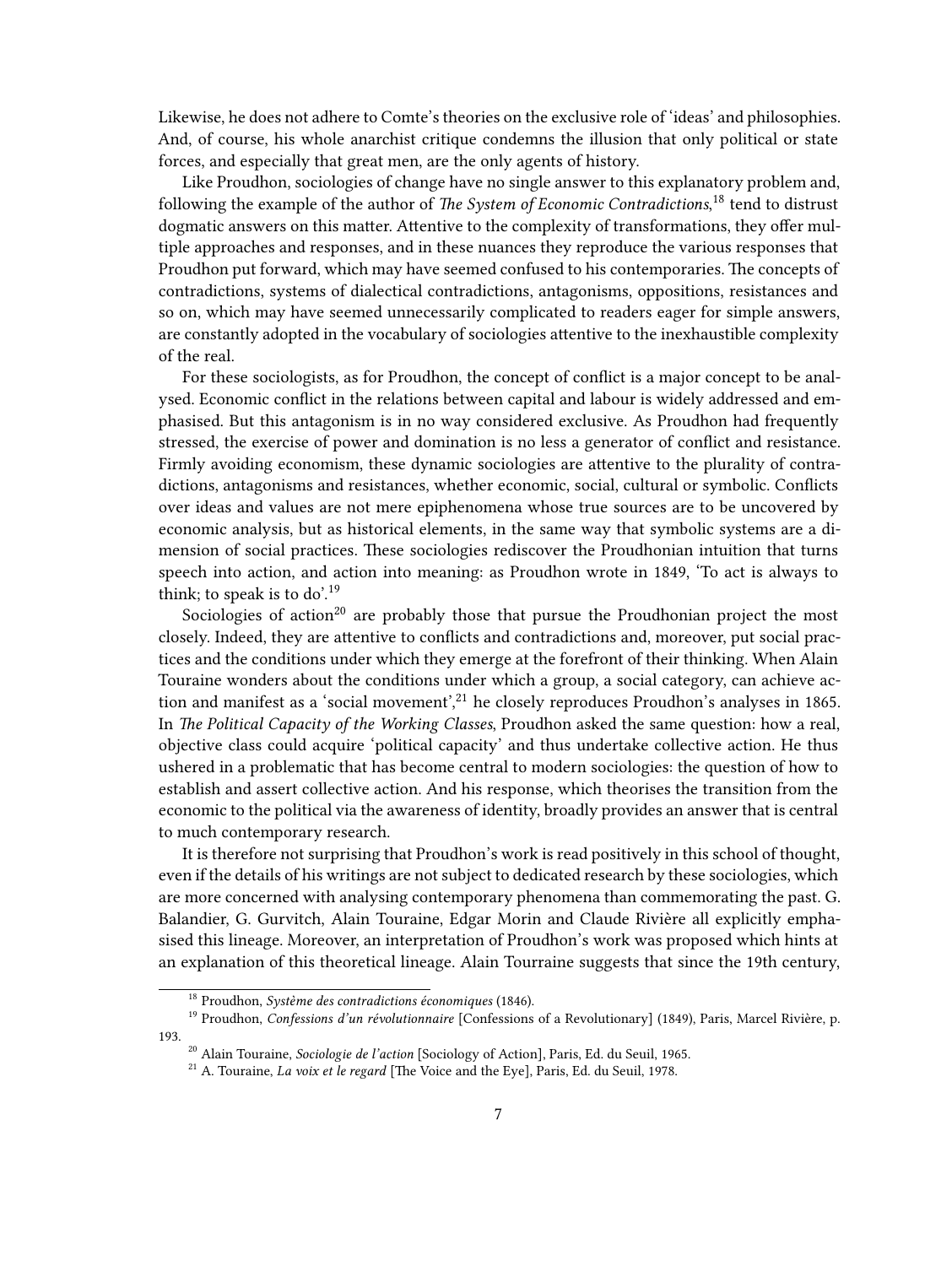two opposing tendencies have divided the working classes: one aimed at organising parties and hierarchical unions, and the other aimed at defending working-class culture and autonomous working-class action. Proudhon represents the second tendency and, for this reason, would be the inspiration for a sociology of collective action.

### <span id="page-7-0"></span>**The sociology of organisations**

We must continue our investigation and examine more closely how a sociology of organisations seems to expand Proudhonian thought. It will not in any way be claimed that current sociology repeats or rehashes analyses from the past. The emergence of new phenomena is enough to rule out such a possibility, but it seems to us that a Proudhonian spirit continues unambiguously in the modern criticisms of organisational and bureaucratic ossification.

The question of the workshop or company as a place of specific social relations is indeed a basic question in Proudhon's thought. And while he is not satisfied by general calls for an insurrection such as those of Auguste Blanqui, it is because he also considers a radical reform of companies themselves to be essential. To affirm that the company must replace the government is also to state that the organisation will be the centre and the fundamental site of industrial society. When Michel Crozier points out that the decisive role in contemporary society is played by industrial and administrative organisations, he revives one of Proudhon's central concerns.

From *The System of Economic Contradictions*, and before the analyses of 1848–1851, Proudhon launches a vehement critique of the organisations of his time, emphasising their hierarchical nature which subjugates the producers and the inefficiency of this oppressive system. His critique of the deskilling of workers in *The System of Economic Contradictions* carries more force that it could have for Adam Smith and his followers, in that this destruction of knowledge and skills is linked to a revolutionary vision that presents it as solvable. This critique extends to the whole way in which work is organised, which is not only condemned for the appropriation of capital, but also for the structure of domination which embeds relations of power and submission within the company. For Proudhon, the growth of bureaucracies that would inevitably result from a communist revolution would have a catastrophic impact both on worker freedom, which would be destroyed, and on productive efficiency: the bureaucratisation of the economy would necessarily lead to 'poverty'.<sup>22</sup>

It can be said without contradiction that Michel Crozier's analyses of the *Bureaucratic Phenomenon*<sup>23</sup> go back from Max Weber to Proudhon. And on this point, we should probably correct the histories of sociology that make Max Weber the first sociologist of bureaucracy. Whereas Max Weber emphasised the rationality of bureaucratic laws and rules and was close to making bureaucracy the modern symbol of rationality, Proudhon, on the contrary, condemned its flaws: hierarchy, submission and inefficiency. This is what Michel Crozier proposes to analyse, placing the burdens, inefficiencies, and failures of bureaucracies, and not their so-called rational functioning, at the centre of his analysis. $^{24}$ 

<sup>22</sup> Proudhon, *Système des contradictions économiques ou Philosophie de la misère*, 9th Epoch, 'La communauté' [Community].

<sup>23</sup> Michel Crozier, *Le phénomène bureaucratique*, Paris, Ed. du Seuil, 1963.

<sup>&</sup>lt;sup>24</sup> Ibid., 'Introduction'.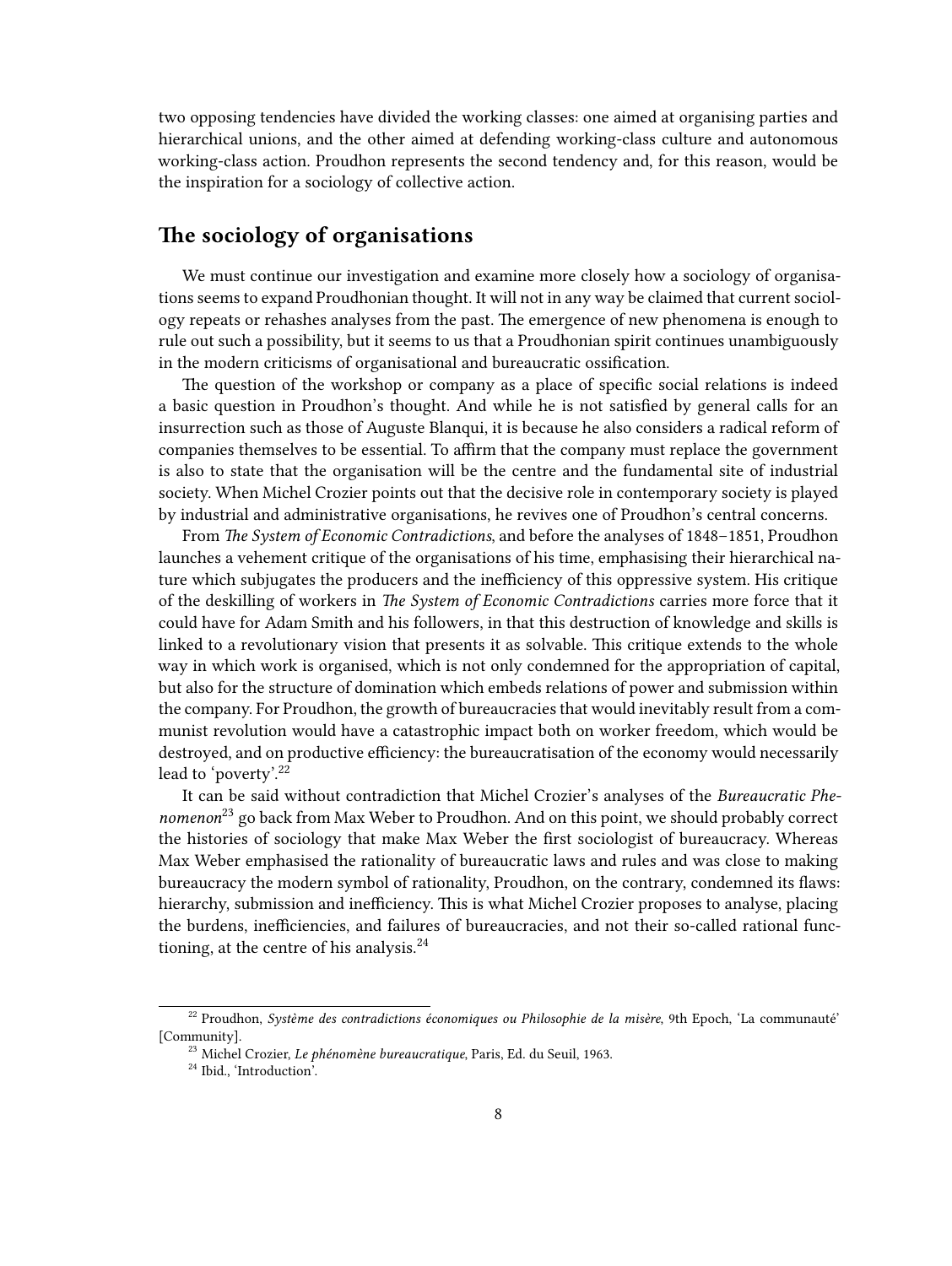From this perspective, the bureaucratic phenomenon is not inevitable, and some debureaucratisation is a realistic prospect. Proudhon does not envisage a utopian society without organisation or regulation any more than Michel Crozier and his collaborators. But they believe that the ills of bureaucracy (and especially French bureaucracy)<sup>25</sup> can realistically be reduced by a fundamental reorganisation of institutions.

It will not be argued that the proposals of current sociologists of organisations reproduce Proudhonian anarchism to the letter, and it would be an exaggeration to make such a confusion, but it is remarkable that the overall sense of reformist proposals closely resembles the Proudhonian inspiration at two levels.

At the general level of the economy and administration, there is a very broad agreement on the need to decentralise, to break down unitary structures, sources of waste, inefficiency, and perverse effects.<sup>26</sup> The criticisms that were made against state omnipotence, against the stifling expansion of centralisation, reproduce Proudhon's 1846 condemnations with striking continuity, when he asserted that state and economic centralisation necessarily led to inefficiency and the subjugation of producers.

At the level of social relations within the company, it is remarkable that Proudhon's calls for worker autonomy within what he calls 'worker companies', and his condemnation of hierarchical systems that force producers to compete against each other, have today become basic principles of criticisms of authoritarian and depersonalising systems.

It should be noted that these sociologists of organisations do not claim any membership of Proudhonism and that the connections we highlight here are not part of their argument. This silence is significant in itself, and we will need to propose an interpretation of it.

Beforehand, we must consider the fourth paradigm that we define: methodological individualism. This final confrontation will provide us with new elements to consider.

#### <span id="page-8-0"></span>**Methodological individualism**

At the opposite pole from sociologies inspired by Marxism, sociologies close to this current reject any temptation to attribute consciousness and reality to notions such as 'classes', 'peoples' and 'nations'.<sup>27</sup> The fundamental principle of individualistic methodologies, Raymond Boudon stresses, is to firmly dismiss these entities and the illusions attached to them, taking only individuals, their behaviour and their choices as the main object of study and unit of reference. Dismissing any 'holistic' conception that would make society a totality transcending its constituent parts and imposing itself on individuals, and opposed to the illusion of discovering social determinisms, methodological individualism aims to study individual behaviour and observe the emergence of patterns based on individual conduct and choice.

Criticism of Marxism, and more specifically of its official version, is a favourite target of this individualist paradigm: criticism of the concept of objective social class, illusions of 'class consciousness' and class struggle, 'laws' of history, historicism and so on.

<sup>25</sup> M. Crozier, *La société bloquée* [The Stalled Society], Paris, Ed. du Seuil, 1970.

<sup>&</sup>lt;sup>26</sup> M. Crozier, *Etat modeste, Etat moderne : stratégie pour un autre changement* [Modest State, Modern State: Strategy for Another Change], Paris, Fayard, 1987.

<sup>27</sup> Raymond Boudon, *La logique du social : introduction à l'analyse sociologique* [The Logic of Social Action: An Introduction to Sociological Analysis], Paris, Hachette, 1979.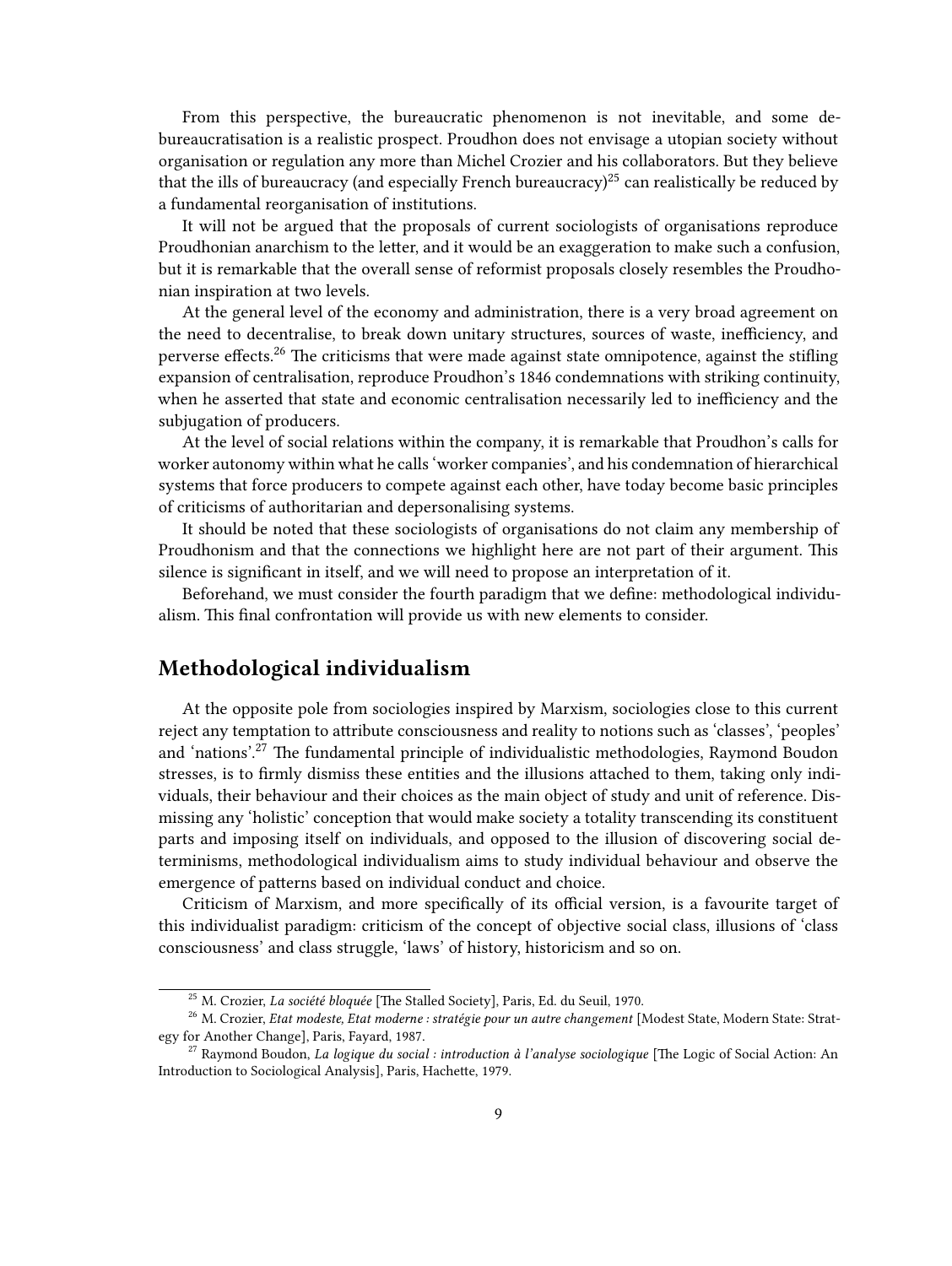When set against Proudhonian theory, this critique is very clarifying, and allows us to better characterise it and to situate it more clearly with respect to contemporary sociologies.

Sticking first and foremost to the general theories of 'collective force', class 'warfare' and the three alienations, it cannot be doubted that in this feud Proudhon belongs to the followers of anti-individualist sociology. The concept of 'collective force' that he developed from  $1840^{28}$  is characteristic of the orientation that proponents of methodological individualism may call 'sociologistic'. Through this concept, Proudhon aims to show that combining the labour of individuals yields a particular reality, a real force, which is not reducible to the sum of individual contributions. And, since this phenomenon is general, Proudhon often returns to this idea that society is a being, even if it is a system of contradictions, whose reality and laws should be studied.<sup>29</sup>

A temptation of individualist sociologists is to force the opposition between 'totalists' and 'individualists', as if all sociologists of social totalities were radically opposed to individualist theories and were drawn toward determinist, substantialist or essentialist illusions.

However, while Proudhon is undoubtedly a theorist of classes, contradictions and social conflicts, he nevertheless avoids this simple dichotomy between 'holism' and individualism. And perhaps this complex position partly explains the presence of Proudhonian themes in modern sociologies.

While he does affirm the existence of an identifiable system of contradictions, and thus the possibility of considering the social totality, is he convinced of the existence of 'laws' of history, and does he consider humans the victims of economic or historical forces? This is doubtful: his sociology does not lead to determinism or, in other words, his anti-individualism does not lead him to deny individual freedoms. It is undeniable that this is an original and heterodox position, and that Proudhon could often hesitate and introduce ideas that are difficult to reconcile, but this original position (neither deterministic nor individualistic) may prove to be its theoretical strength.

The idea of 'collective force' is not to be confused with a reality (a 'thing' in the Durkheimian sense) and even less as an essence. Collective force is not a tangible being, but should instead be considered an 'emergent' phenomenon since it is produced only by the active combination of workers. Equally, as Proudhon says, if it can be said that it has a reality, it is a completely 'separate', non-physical reality<sup>30</sup> that only a science of social processes could study.

Likewise, must we believe that socio-economic contradictions completely destroy freedoms? On this point, Proudhon attempts to make two assertions corresponding to two types of social experiences. On the one hand, he constantly returns to analysing the visible or hidden constraints, whether economic, political or ideological, that hinder social groups, especially the working classes. He does not aim to show the existence of a unique and unilateral historical determinism leading to a revolution; rather, he intends to identify the plurality of needs and determinisms that together cause historical ruptures.<sup>31</sup> But on the other hand  $-$  and this is the whole purpose of his critical activity – he strives to show that forms of individual and collective liberation and emancipation are possible, as is the achievement of greater justice. The notion of political capacity

<sup>28</sup> Proudhon, *Qu'est-ce que la Propriété ?* [What Is Property?], 1840.

<sup>29</sup> Célestin Bouglé has stressed this aspect, tending to treat Proudhon as a pre-Durkheimian sociologist; *cf*. *La sociologie de Proudhon* [Sociology of Proudhon], Paris, A. Colin, 1911, p. 70–81.

<sup>30</sup> *Cf*. Pierre Ansart, *Sociologie de Proudhon* [Sociology of Proudhon], Paris, PUF, 1967, p. 17–30.

<sup>31</sup> Georges Gurvitch, *Proudhon sociologue* [Proudhon, Sociologist], Paris, Centre de documentation universitaire, 1955.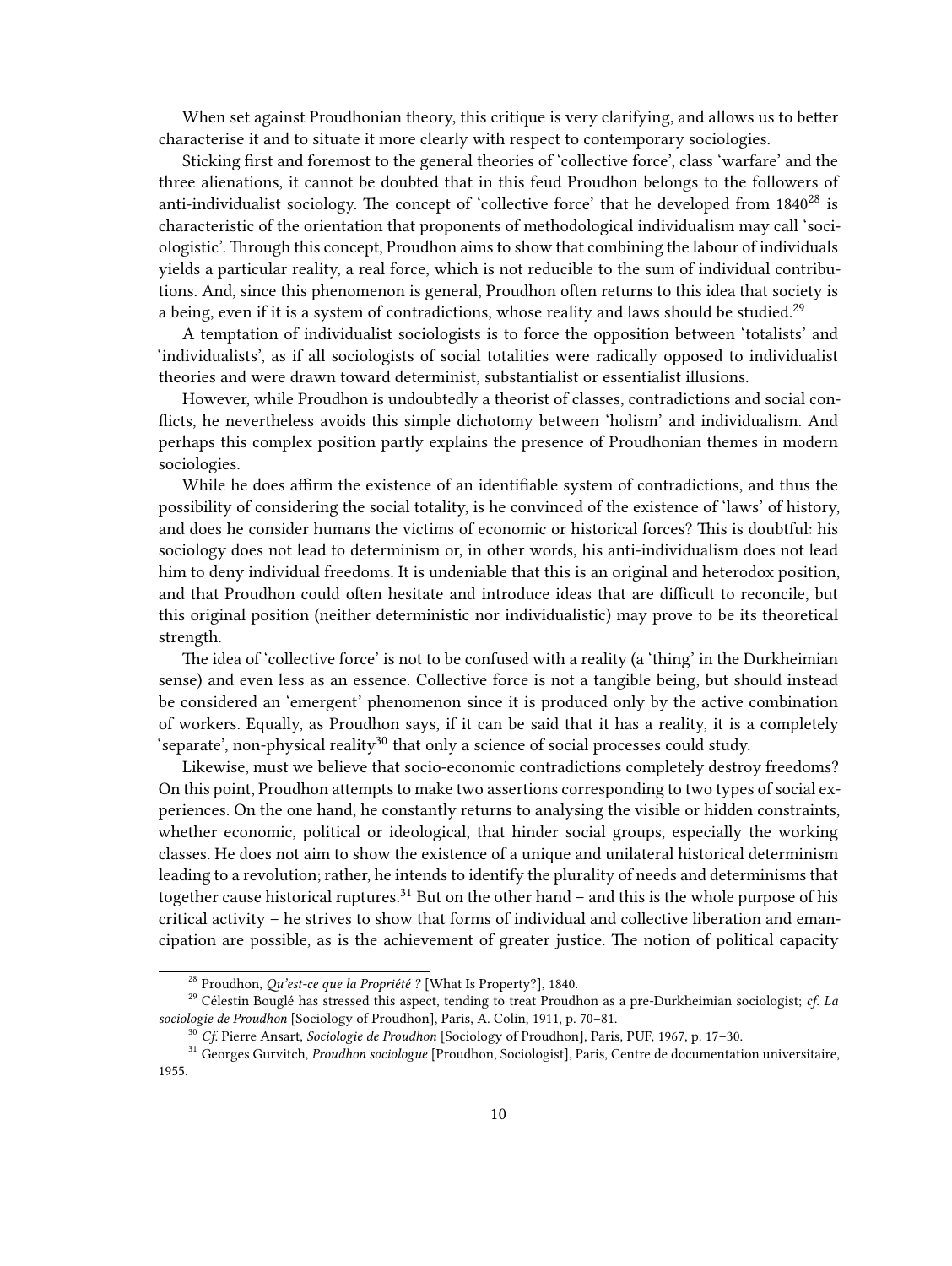is typical of these emergences of specific freedoms. This can be seen in the case of the political capacity of the working classes: people who have been dominated by economic, political and ideological constraints can escape the forces that oppress them. They harbour the potential for emancipation, and it is the revolutionary intellectual's role to facilitate achieving these freedoms.

Proudhon thus escapes the simple dichotomy between determinism and freedoms. If we do not mind the anachronism, we could claim that his theories contain arguments against the individualist critique. Nevertheless, despite these nuances and reservations, the fact remains that methodological individualism can only find aspects to criticise in Proudhon's work. The analysis of social classes and social conflict, the condemnation of individualist illusions, the constant consideration of the social revolution: all these major themes in Proudhonian thought remain targets of criticism for a firmly individualistic sociology attached to the study of individual behaviours and interactions, and sceptical of thinking about revolutionary ruptures.

At the end of this investigation on the presence of Proudhonism in contemporary sociologies, we therefore arrive at a complex conclusion. While sociologists have largely forgotten Proudhon's texts and works, there is a clear continuity of his theories, especially in dynamic sociology and, as we have seen, in the critical approach to bureaucracies.

This continuity undoubtedly requires several additional explanations. We cannot ignore the importance of critical works, of multiple reprints which despite the converging hostilities from opposed political perspectives, have continued to evoke, publicise and update Proudhonian thought after 1865. The anarchist tradition has continued to maintain interest in and restate the importance of this founding work. Similarly, we must account for a rebellious sensibility of which Proudhon was a pre-eminent expression and which has continued through the tragedies and lapses of history.

Nevertheless, it seems necessary for us to give more importance to the continuity of the problems than of the writings. Proudhon asked general questions about alienation in work and in political life that are universal in nature, ensuring the ongoing relevance of his condemnation. Specifically, he tackled social realities which have not at all disappeared. His condemnation of state bureaucracy remains relevant because the problem remains. Likewise, his critique of the state and his analysis of its centralising tendency remains largely relevant. It seems to us that this is the essential reason for the presence of Proudhonism in sociologies that question political domination or bureaucratic burdens today. Proudhon is in some way present because of the permanence of his objects of study. And in this sense, the collapse of communism is making his analyses relevant again.

But it is also worth mentioning the permanence of the aspirations that he had so passionately expressed. Indeed, and not only in Europe, the burden of alienation continues to inspire resistance, condemnation and manifold attempts to escape socio-economic and political constraints, to find solutions, whether moderate or radical. Aspirations to self-management, socio-economic federalism and political autonomy are 'phenomena', realities that sociologies of change continue to find in their observation of social movements and resistance to oppression. Yet again, without explicitly referring to Proudhon, sociologists find social dynamisms that he had expressed in his time.

This not to say that Proudhon's work has been adopted in its entirety. The pages on the status of women are well forgotten, for example, if not by historians of ideas. But conversely, some of his bold ideas remain misunderstood and to some extent go beyond contemporary sociologies. Thus, the intellectual boldness of *The System of Economic Contradictions*, which consists in sys-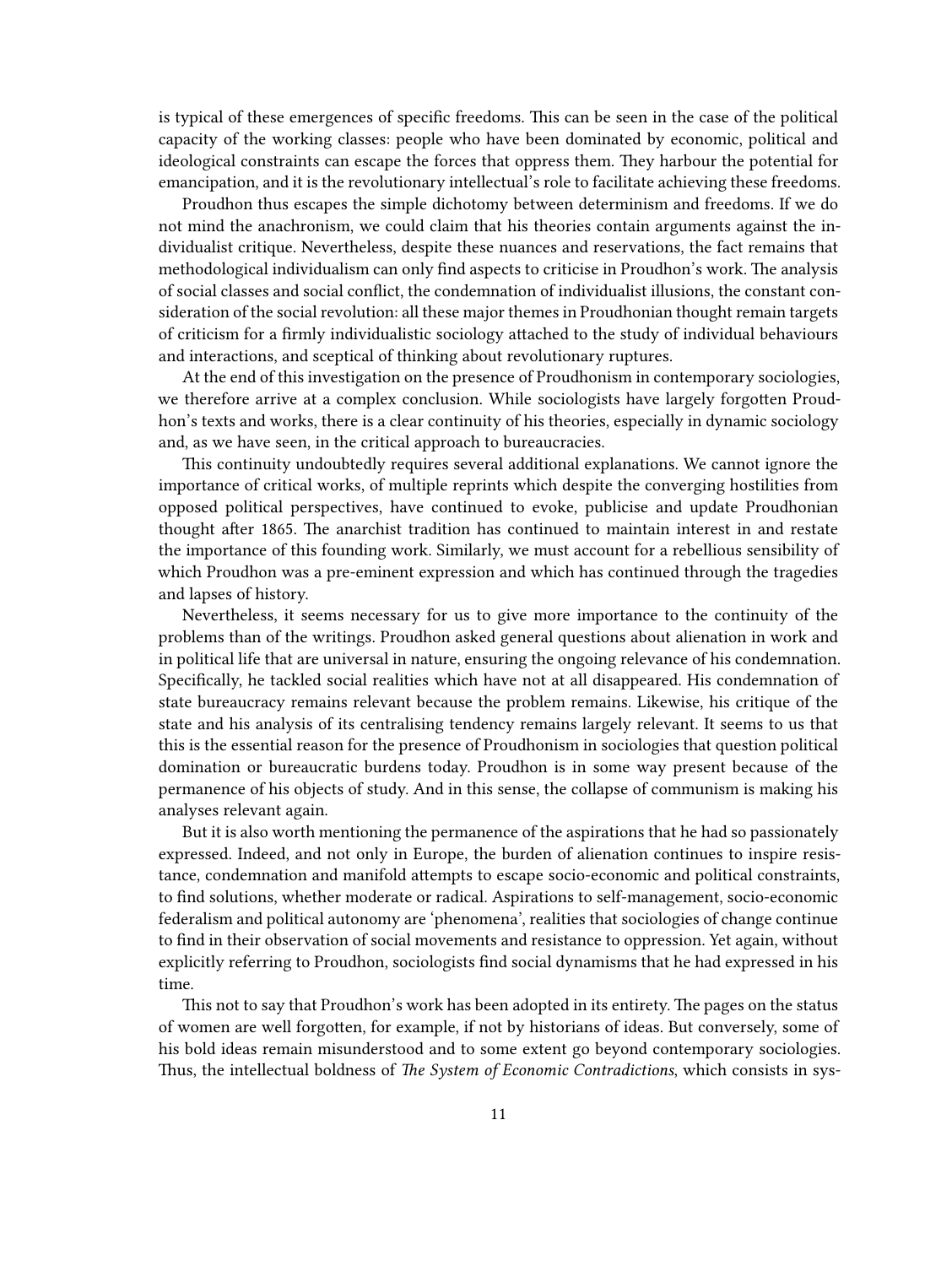tematically rethinking economic contradictions and social tensions, remains ignored today while the social sciences separate economics and sociology, and very rarely dare to go beyond these disciplinary boundaries. Similarly, it cannot be claimed that Proudhon's anarchist and condemnatory ardour is fully echoed in current sociologies. And in this respect, Proudhon today remains the image of an uncrossed boundary, a critical image and, to some extent, a provocative body of work.